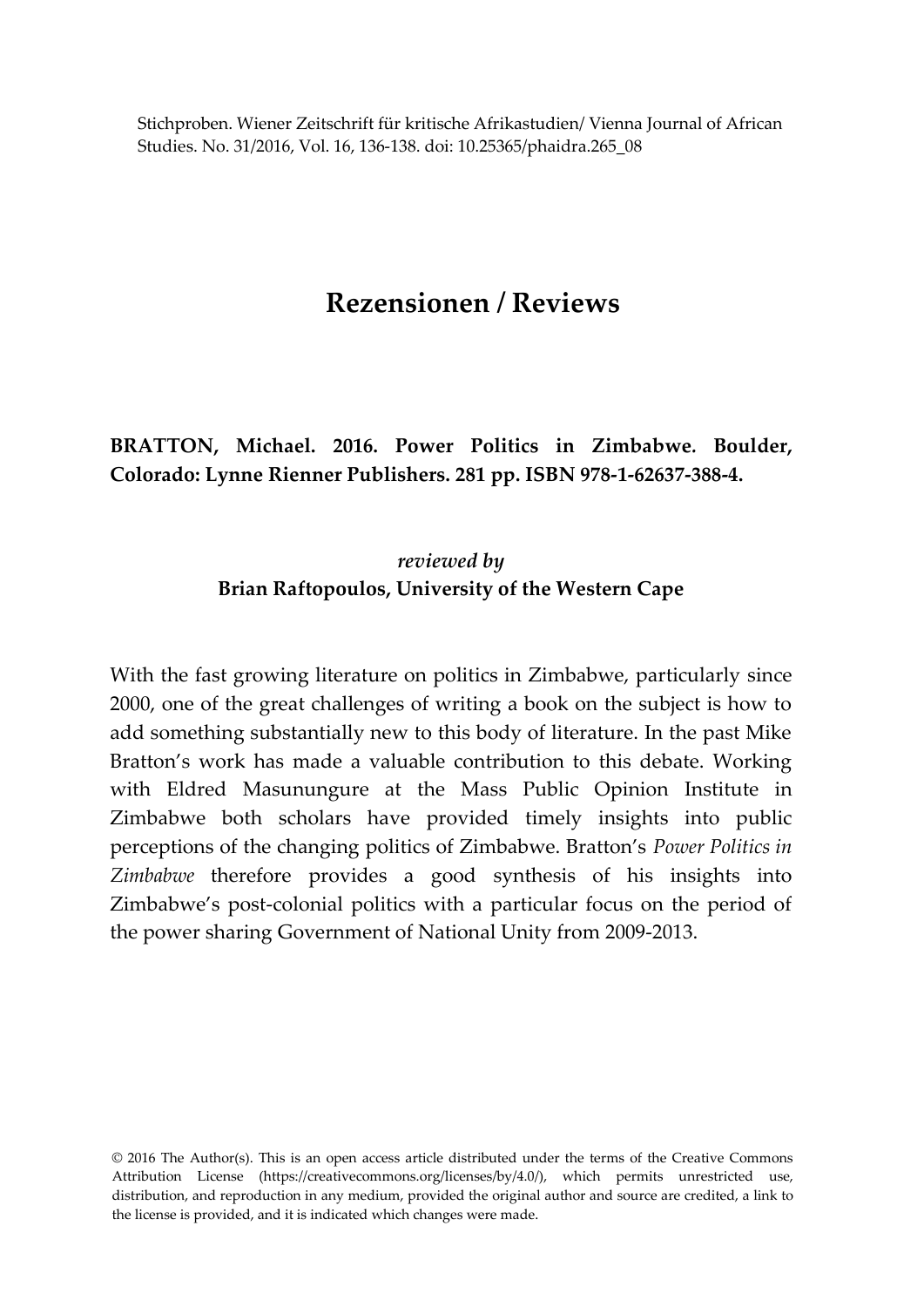The major difficulty for specialists on Zimbabwe is to find new insights in the book. The three chapters in Part One of the book are a summary of a well- known history of Zimbabwean politics from the colonial period until 2008. The literature on this period is abundant and Bratton provides a useful contextual overview of this history, with a view to setting the scene for the continuing legacy of political violence and intolerance, and their implications for the post-colonial settlement. Bratton summarises this legacy with the conclusion that 'the independence settlement allowed the ruling elite to develop a repertoire of political controls that drew on the colonial legacy.' (p. 69)

The central concern of the book is an examination of the challenges of the SADC facilitated power-sharing agreement in Zimbabwe in the aftermath of the highly contested national elections in 2008. After providing a good overview of the context in which the Global Political Agreement (GPA) came into effect, Bratton provides more detailed discussion of four aspects of the GPA: The writing of a new constitution; the difficulties of improving electoral conduct; security sector reform; and transitional justice questions. Bratton correctly identifies the key limitations of reforms in all these areas and the major ways in which the lack of substantive progress over these issues impeded the possibility of a democratic transition in Zimbabwe.

In explaining the reasons for the blockages Bratton provides his key conceptual framework. In his words the book attempts to move beyond the explanatory focus on 'big man' politics and in particular the centrality of Robert Mugabe as a singular figure in Zimbabwe's crisis. Instead the author moves towards 'an alternative emphasis on the broader civil-military coalition that surrounded a supremo and the bevy of institutions and practices they assembled to prop up an exclusive regime' (p. 235). Within this framework there is little room for any discussion of the popular support that Zanu PF has managed to maintain through, amongst other processes, a combination of coercion, the continued resonance of the liberation struggle messaging and the various cultural constructions deployed by the regime to enlist support, as well as the complexities of the land reform process. The emphasis of the book is on the power politics of regime survival. In making his argument Bratton carefully locates the Zimbabwean power sharing agreement within the comparative experiences of other such agreements on